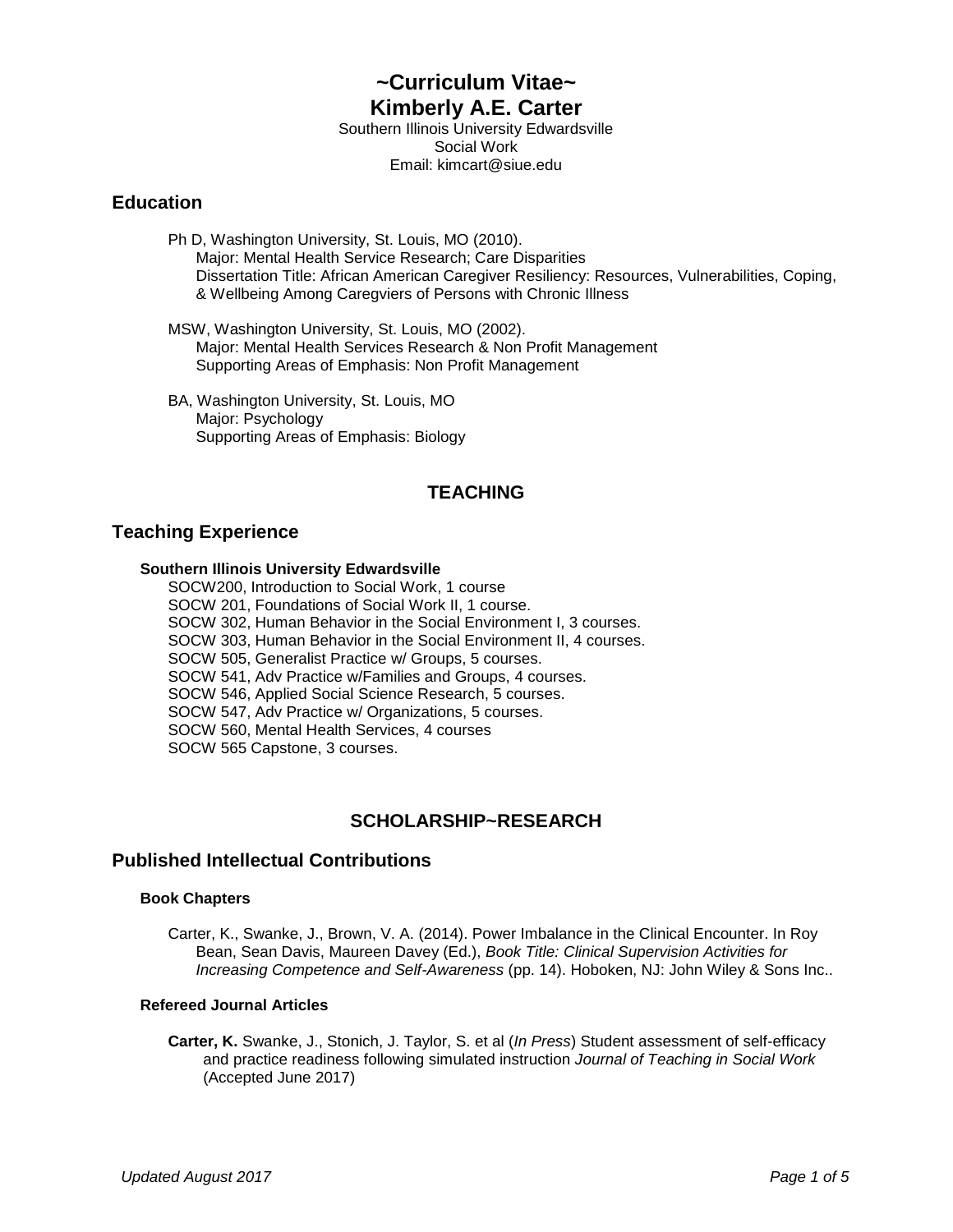- Drake, B. F., Boyd, D., **Carter, K.,** Gehlert, S., & Thompson, V. S. (2015). Barriers and Strategies to Participation in Tissue Research Among African-American Men. *Journal of Cancer Education*, 32 (1) 51-58.
- Waters, E. A., Ball, L., **Carter, K**., Gehlert, S. (2014). Smokers' beliefs about the tobacco control potential of a 'gene for smoking': a focus group study. *BMC Public Health, 14*, 9. [www.biomedcentral.com/content/pdf/1471-2458-14-1218.pdf](http://www.biomedcentral.com/content/pdf/1471-2458-14-1218.pdf)
- O'Brien, G. V., **Carter, K.,** Swanke, J.(Under Review) The Utility of Simulated Clients in Macro-Practice Courses. *Journal of Social Work Education*
- **Carter, K.** (*Under Review*) The Benefits & Challenges of Using E-Service Learning in Social Work: Instruction in Non-Profit Organizational Management. *Journal of Nonprofit Education & Leadership* (under review)
- Swanke, J. & **Carter, K.** (Under Review) Understanding homelessness through cooperative and collaborative service learning. *Journal of Effective Teaching*
- Duckham, B. & **Carter, K.** (Under Review) Utility of Mind-Body Integration in Psychodynamic and Cognitive Approaches to Clinical Practice. *Smith College: Studies in Social Work*
- **Carter, K**., Kreuger, L. W. (Under Review) Religious Experience and Social Support as Predictors of Psychological Well Being Among African Americans: Testing a Structural Equation Model. *Women, Gender & Families of Color,*

#### **Other**

- Carter, K., Swanke, J., Brown, V. (2016). State of Illinois Division of Children and Family Services (*DCFS) Permanency Enhancement Project, End of Year Report. Fiscal Year 2015-16*.
- Carter, K., Swanke, J., Brown, V. (2015). State of Illinois Division of Children and Family Services (*DCFS) Permanency Enhancement Project, End of Year Report. Fiscal Year 2014-15*.
- Carter, K., Swanke, J., Brown, V. (2014). State of Illinois Division of Children and Family Services (*DCFS) Permanency Enhancement Project, End of Year Report. Fiscal Year 2013-14*.

# **Recent Conference Proceedings**

- **Carter, K.** & Conway, K. (April 2017). Social Work Distance Education Annual Conference. "Discovering Theory Digitally: Teaching HBSE with Integrated Platforms" Austin, Texas
- Swanke, J**. & Carter, K.** (October 2015), National Association of Social Workers Illinois Chapter Annual Meeting.. "Balancing Power in the Client Encounter: Promoting Cultural Competence Among Social Workers" Wheeling, Illinois
- **Carter, K**, Eng, K, Hulbert, S, et al. (April 2015), Social Work Distance Education Annual Conference, "Enhancing Service Learning through Use of Hybrid Education," Council for Social Work Education, Indianapolis, Indiana.
- **Carter, K**., Swanke, J, & Schreiber, J. (October 2014). 60th Annual Program Meeting, "•Student Assessment of Self-Efficacy and Practice Readiness Following Simulated Client-Based Instruction," Council for Social Work Education, Tampa, Florida.
- **Carter, K.** , Weissinger, S.E, & Brown, V. (May 2014), National Conference on Race & Ethnicity (NCORE), "Using a Professional Bookclub to Address the Challenges of Minority Professionals in Academe," Indianapolis, IN..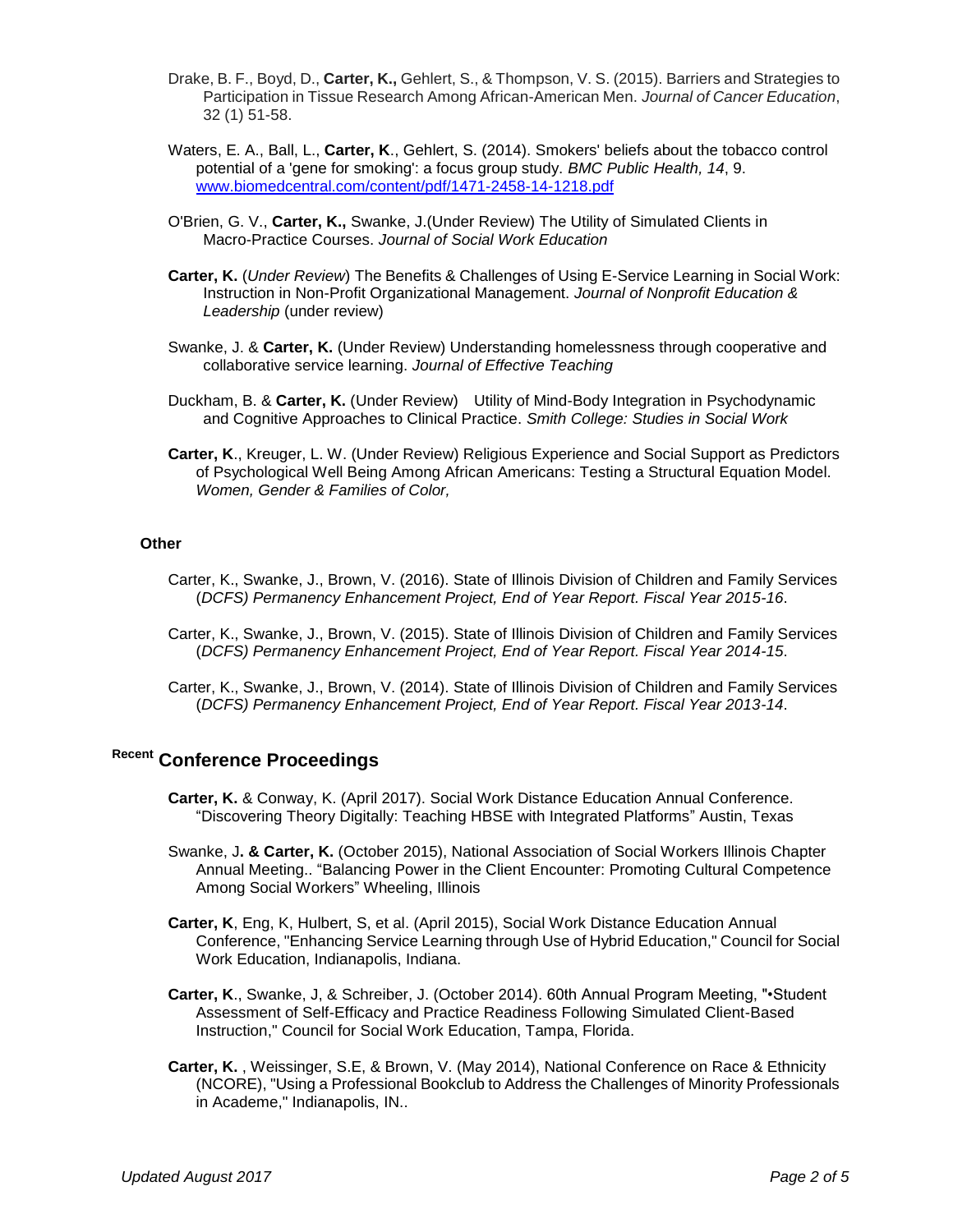- Schreiber, J., **Carter, K**., Swanke, J. (May 2014), Congress of Qualitative Inquiry, "Teaching Clinical Skills Using Simulated Clients: Preparation for Field Placements," Champaign, IL..
- Waters, E. Ball, L, & **Carter, K**. (April 2014), Society for Behavioral Medicine, "Smokers' understanding of factors that influence phenotypic expression," Philadelphia, PA.
- Waters, E. Ball, L, & **Carter, K**. (April 2014), Society for Behavioral Medicine, "Smokers' beliefs about the tobacco control potential of 'a gene for smoking'," Philadelphia, PA.
- Carter, K., **Drake, B**. (August 2012)Biorepository Network, "Participation in Biospecimen Research – Investigating the African American Male Perspective.," National Institute of Health, National Cancer Institute, Bethesda, MD..

## **Contracts, Grants and Sponsored Research**

#### **Competitive Grants**

- Southern Illinois University Edwardsville, College of Arts & Sciences (2017) Targeted Funding Initiative Grant. 'Minority Mental Health Graduate Student Recruitment- Enhancing the Mental Health Pipeline' \$6,570
- Southern Illinois University Edwardsville, College of Arts & Sciences (2017) Targeted Funding Initiative Grant. 'SACK Lunch Community Education Series- East St. Louis Center Community Engagement' \$6,440

#### **Non-Competitive Grants**

- Carter, K. (Co-Principal), Swanke, J. (Co-Principal), Brown, V. (Principal), "DCFS-IL Permanency Enhancement Grant," Sponsored by Division of Children Family Services Illinois, State, \$110,000.00. (July 1, 2016 - June 30, 2017).
- Carter, K. (Co-Principal), Swanke, J. (Co-Principal), Brown, V. (Principal), "DCFS-IL Permanency Enhancement Grant," Sponsored by Division of Children Family Services Illinois, State, \$100,000.00. (July 1, 2015 - June 30, 2016).
- Carter, K. (Co-Principal), Swanke, J. (Co-Principal), Brown, V. (Principal), "DCFS-IL Permanency Enhancement Grant," Sponsored by Division of Children Family Services Illinois, State, \$110,000.00. (July 1, 2014 - June 30, 2015).
- Carter, K. (Co-Principal), Swanke, J. (Co-Principal), Brown, V. (Principal), "DCFS-IL Permanency Enhancement Grant," Sponsored by Division of Children Family Services Illinois, State, \$49,630.00. (July 1, 2013 - June 30, 2014).

### **Research in Progress**

#### **Research on Teaching Pedagogies**

"Exploring Student and Community Outcomes of Community Based Social Work Service-Learning Pedagogies'

"Benefits/Challenges of Simulated-Client-Based Instruction in Social Work"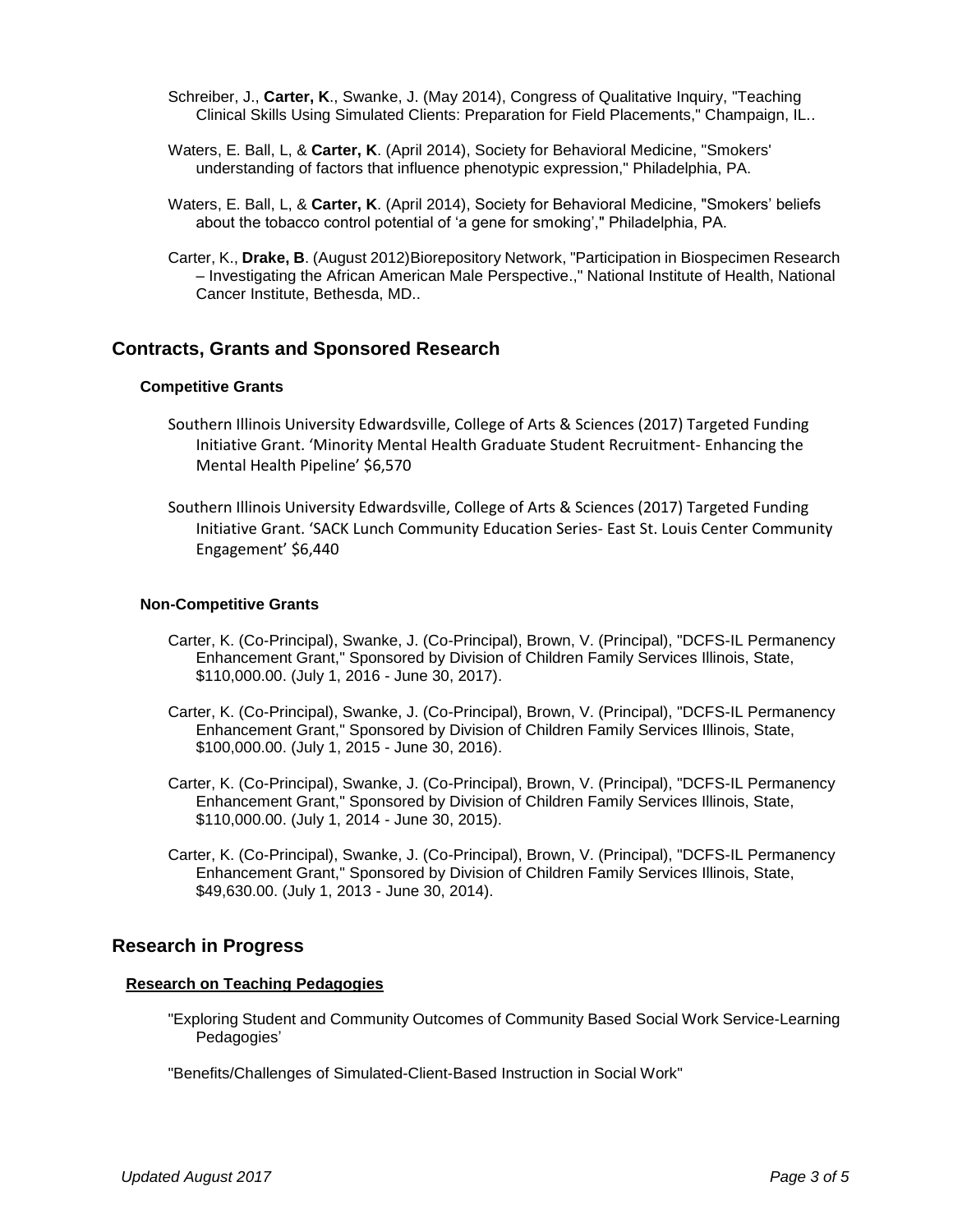"Use of Digital Innovations in Social Work Teaching – Outcome Exploration and Student Satisfaction"

#### **Research on Healthcare Disparities and Cultural Competence in Practice**

Barriers to Participation of African American Men in BioRepositories" National Cancer Institute (National Institute of Health)

"Communicating Multifactorial Risk to Cancer" American Cancer Society.

"Family Support & Education Interventions Efficacy Assessment".

"Power in the Caregiving Relationship in Social Work Practice Settings

### **SERVICE**

# **Select Department Service**

- Committee Chair, Department of Social Work Graduate Hooding Ceremony Faculty. (August 2014 - Present).
- Committee Member, Masters of Social Work (MSW) Curriculum Committee. (August 2012 Present).
- Committee Member, Department of Social Work Faculty Search Committee. (September 2014 Present).Faculty Advisor, Graduate Student Social Work Association (Faculty Liaison). (August 2014 - Present).
- Chair, Department of Social Work, Mental Health & Substance Abuse Annual Colloquium. (January 2014 - Present).
- Department Liaison, Madison County Continuum of Care, Project Homeless Connect (Dept of Social Work Community Partnership). (October 2014 - January 28, 2015).
- Program Coordinator, 'Life Beyond Undergrad: Considerations for Graduate Education' Seminar. Department of Social Work

# **Select University Service**

Senator Elect, Faculty Senate Southern Illinois University, Edwardsville. (August 2016 - Present).

- Faculty Development Council, Southern Illinois University, Edwardsville. (August 2016 Present).
- Secretary, Black Faculty and Staff Association Southern Illinois University, Edwardsville. (January 2016 – August 2017).
- Faculty Fellow, Housing Southern Illinois University, Edwardsville. (August 2014 Present).
- Faculty Advisor, Graduate Student Social Work Association, Southern Illinois University, Edwardsville, (August 2013 - Present).
- Faculty Representative, Event Assistant, Safe Zone St. Louis Pride Festival, Southern Illinois University, Edwardsville. (2013 - Present).
- Program Coordinator, Office of Institutional Diversity Southern Illinois University, Edwardsville Book Discussion Club. (September 13, 2013 - February 21, 2014).